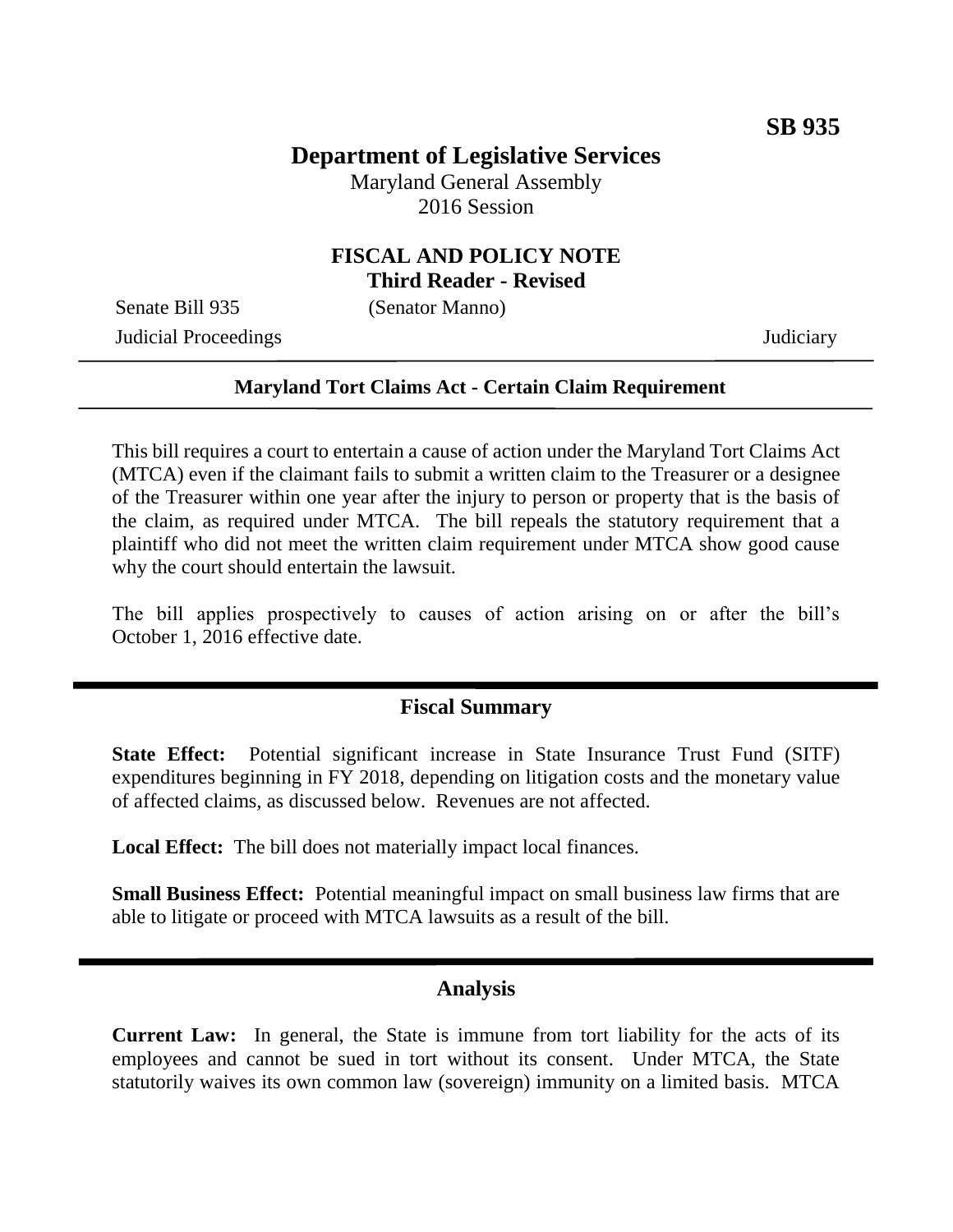applies to tortious acts or omissions, including State constitutional torts, by "State personnel" performed in the course of their official duties, so long as the acts or omissions are made without malice or gross negligence. Under MTCA, the State essentially "…waives sovereign or governmental immunity and substitutes the liability of the State for the liability of the state employee committing the tort." *Lee v. Cline,* 384 Md. 245, 262 (2004).

However, MTCA limits State liability to \$400,000 to a single claimant for injuries arising from a single incident. (Chapter 132 of 2015 increased the liability limit under MTCA from \$200,000 to \$400,000 for causes of action arising on or after October 1, 2015.)

In actions involving malice or gross negligence or actions outside of the scope of the public duties of the State employee, the State employee is not shielded by the State's color of authority or sovereign immunity and may be held personally liable.

MTCA also contains specific notice and procedural requirements. A claimant is prohibited from instituting an action under MTCA unless (1) the claimant submits a written claim to the State Treasurer or the Treasurer's designee within one year after the injury to person or property that is the basis of the claim; (2) the State Treasurer/designee denies the claim finally; and (3) the action is filed within three years after the cause of action arises.

The claim must (1) contain a concise statement of facts that sets forth the nature of the claim, including the date and place of the alleged tort; (2) demand specific damages; (3) state the name and address of each party; (4) state the name, address, and telephone number of counsel for the claimant, if any; and  $(5)$  be signed by the claimant or the legal representative or counsel for the claimant.

The purpose of the written claim provision is "…to give the State early notice of claims against it. That early notice, in turn, affords the State the opportunity to investigate the claims while the facts are fresh and memories vivid, and, where appropriate, settle them at the earliest time." *Haupt v. State,* 340 Md. 462, 470 (1995).

However, pursuant to Chapter 132 of 2015, a court, upon motion of a claimant who failed to submit a written claim to the State Treasurer or the Treasurer's designee within the one-year time period under MTCA, and for good cause shown, may entertain the claimant's action unless the State can affirmatively show that its defense has been prejudiced by the claimant's failure to submit the claim. As previously stated, the "good cause" requirement under MTCA is a result of legislation enacted in 2015. However, the Local Government Tort Claims Act (LGTCA) has contained a good cause requirement for several years. A claimant in an LGTCA lawsuit demonstrates "good cause" when he/she prosecutes a claim "…with that degree of diligence that an ordinarily prudent person would have exercised under the same or similar circumstances." *Heron v. Strader*, 361 Md. 258, 271(2000)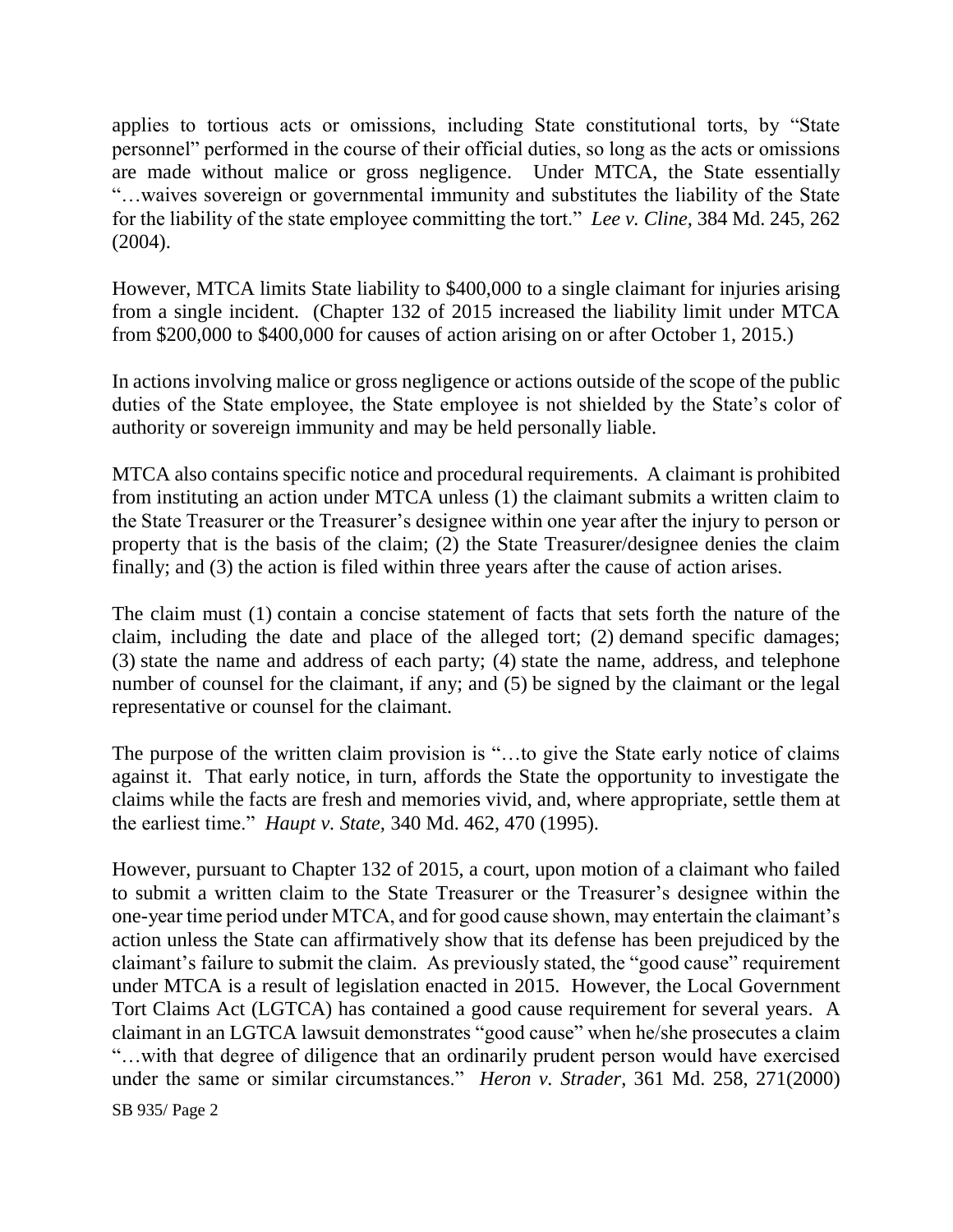quoting *Westfarm Association v. Washington Suburban Sanitary Commission*, 66 F.3d 669,  $676-77(4<sup>th</sup>)$  Cir. 1995). A claimant who wishes a court to entertain his/her lawsuit under these conditions must make the appropriate motion and show good cause before a court will consider whether the defendant/local government's defense has been prejudiced by the lack of required notice by the claimant.

**State Expenditures:** Special fund expenditures increase beginning in fiscal 2018, perhaps significantly, depending on litigation costs and the monetary value of SITF payments for claims affected by the bill.

The bill (1) repeals the requirement that an MTCA claimant show good cause why a court should entertain his/her lawsuit when the claimant did not submit a written claim as required under MTCA and (2) requires a court (rather than authorizes a court under current law) to entertain an MTCA lawsuit from such a plaintiff/claimant unless the State can affirmatively show that its defense was prejudiced by the failure of the defendant to submit a written claim.

Thus, the bill may result in (1) an increase in MTCA lawsuits for claims that would be dismissed under current law because the claimant failed to show good cause for the court to entertain the claimant's lawsuit and (2) an increase in litigation of lawsuits involving older claims.

Both of these factors may result in (1) an increase in expenditures to investigate older claims; (2) a decrease in the ability of the State to properly investigate claims and resolve claims before litigation; and (3) an increase in litigation costs and costs for payments of claims from MTCA lawsuits brought under the bill. The extent of the bill's fiscal impact depends on the volume of claims filed as a result of the bill, the costs associated with litigating and paying claims in applicable cases, and the ability of the State to successfully show that its defense has been prejudiced by the defendant's failure to submit a written claim.

Claims under MTCA are paid out of SITF, which is administered by the Treasurer's Office. The Treasurer's Insurance Division handles approximately 5,000 MTCA claims each year. SITF paid the following amounts in tort claims under MTCA: \$5.8 million in fiscal 2014; \$7.3 million in fiscal 2015; \$8.5 million in fiscal 2016 (estimated); and \$9.0 million in fiscal 2017 (projected). The fiscal 2017 budget includes a \$10.5 million appropriation for tort claims (including motor vehicle torts) under MTCA. The funds are to be transferred to SITF.

According to the Treasurer's Office, one-third of the estimated 5,000 claims received each year are denied on the basis of untimely notice.